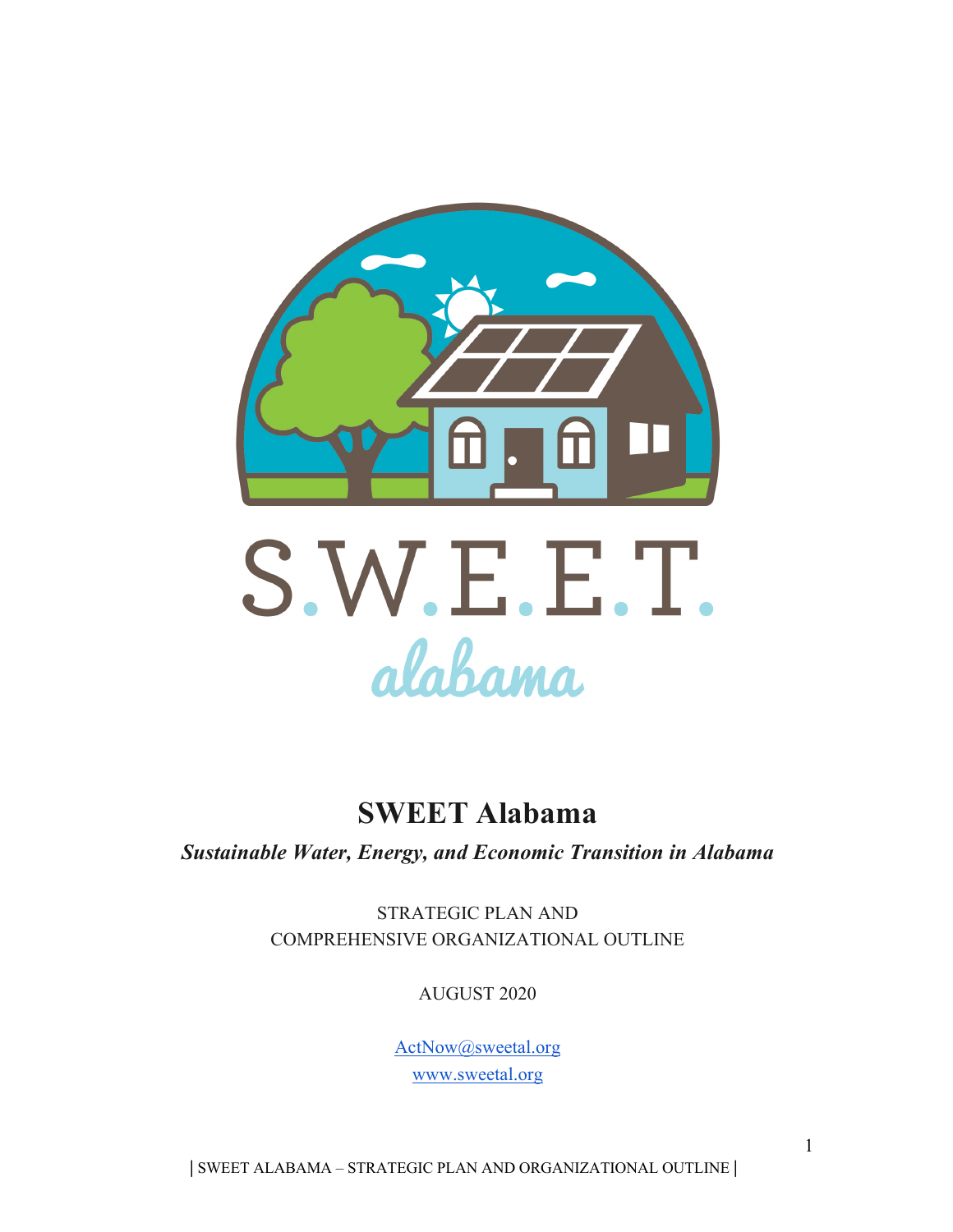2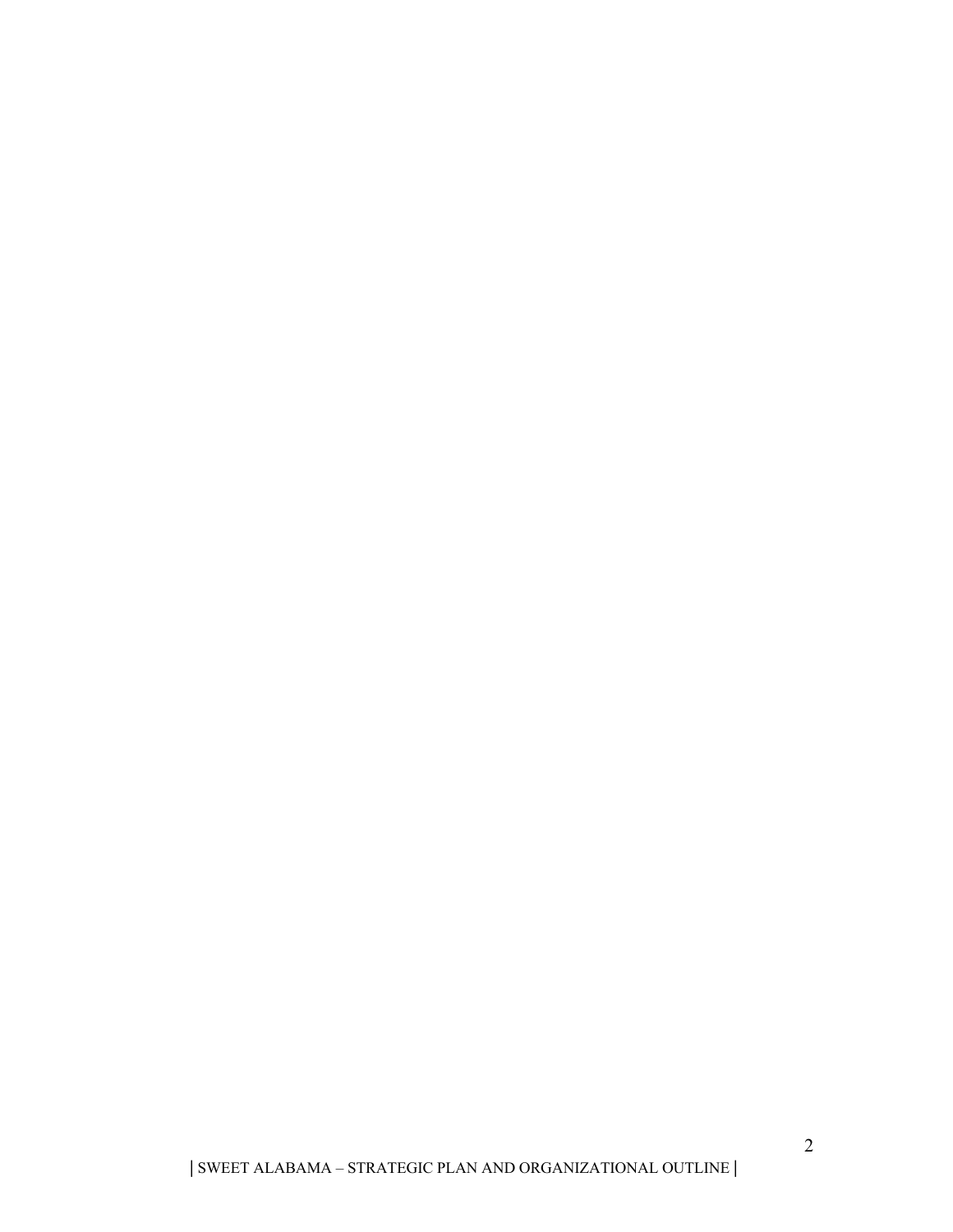### **BOARD OF DIRECTORS:**

Celida Soto, President Kari Swenson-Powell, Vice President Yawntreshia Coleman, Treasurer Teresa Chandler, Co-Founder and Secretary Nina Morgan

### **ADVISORY BOARD:**

Molly Palmer, Co-Founder Susan Diane Mitchell, Co-Founder Majadi Baruti, Co-Founder

### **ORGANIZATIONAL STAFF:**

J. Robert Burton, Co-Founder and Executive Director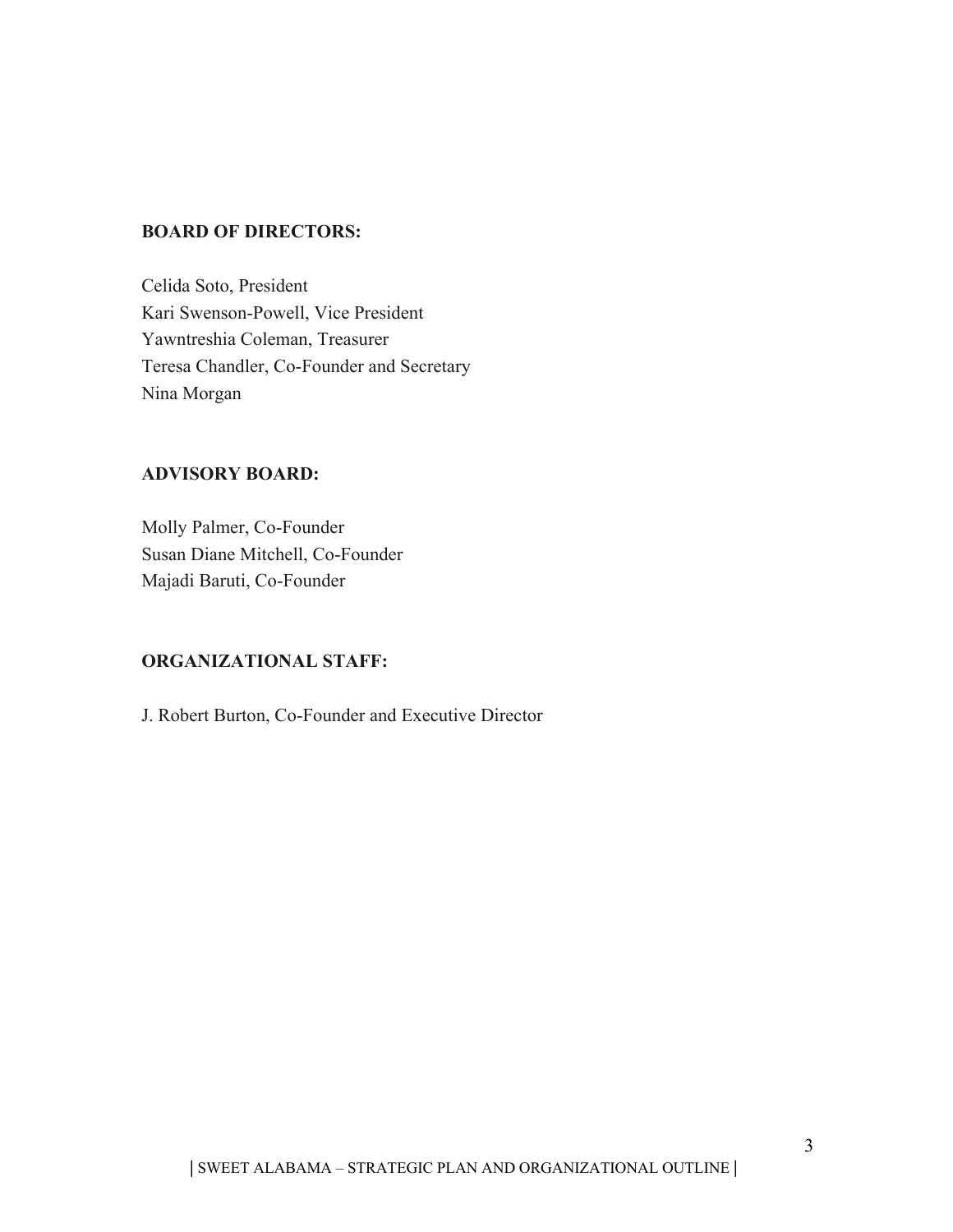# **SUSTAINABLE WATER, ENERGY, AND ECONOMIC TRANSITION IN ALABAMA**

# **STRATEGIC PLAN AND COMPREHENSIVE ORGANIZATIONAL OUTLINE**

# TABLE OF CONTENTS

- 5 Executive Summary
- 6 Home Improvement and Efficiency
- 7 Cooperatives and Community Land Trusts
- 8 Local Policy
- 9 Conclusion and Summary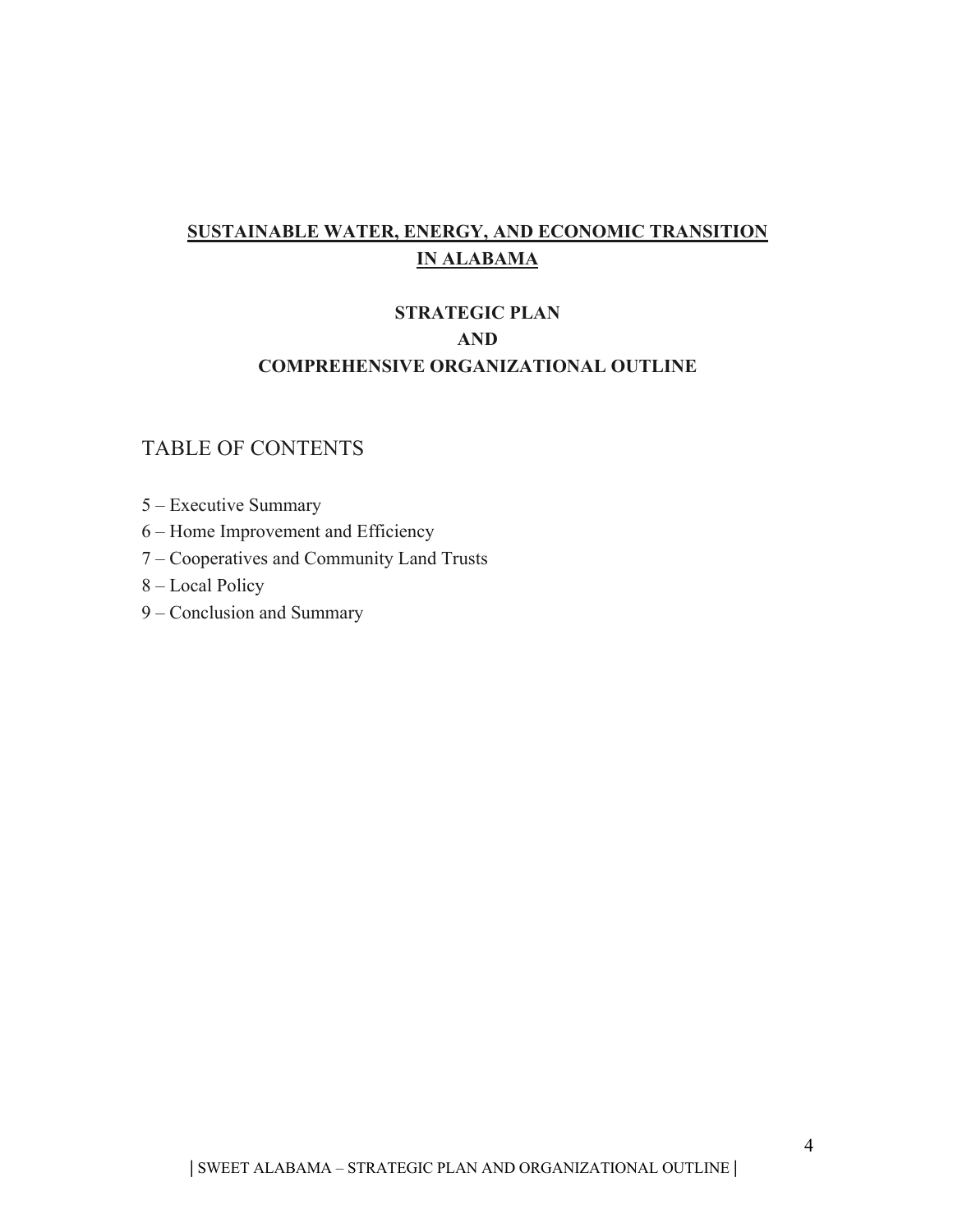# **EXECUTIVE SUMMARY**

Despite abundant natural resources and a beneficial climate for green and renewable energies, Alabama is home to some of the most predatory and inefficient uses of energy and water in the world. Alabama's extreme poverty and environmental crisis prompted a UN tour of our rural counties following an outbreak of hookworm, a parasitic disease connected to open sewage and improper sanitation. These derelict conditions of infrastructure and housing are appalling, particularly in a nation of extreme affluence.

Likewise, Alabama's urban areas are pockets of poverty despite surrounding conditions. For example, Birmingham's poverty rate is at 29.4%, although Jefferson County's overall poverty rate is only 15%. According to a 2016 study of US cities from the American Council for an Energy-Efficient Economy (ACEEE) and the Energy Efficiency for All (EEFA) coalition, Birmingham's low-income households use 10.9% of their household income to pay utilities, which is the second highest in the country.\* Alabama has the sixth highest poverty, yet we pay the highest household electric bills in the US, according to a 2020 WalletHub report.\*\* This disproportionate energy burden not only perpetuates the cycle of poverty, but is a key component of it.

SWEET Alabama's vision is dedicated to pragmatic solutions that can create real change in Alabama. SWEET Alabama's programs are designed to be implemented in partnership with affected households and communities to create lasting change. Poor sanitation, health concerns, and disproportionate energy burdens serve as prime examples of the environmental and economic injustices these programs will directly target.

Home improvement and efficiency programs will help individual households get the tools and education needed for a home that runs efficiently and effectively. A Home Energy Retrofit Program and Sustainable Home Capital Improvement Fund will provide investment in home improvements, while community-based popular education models allow the changes in individual households to ripple out into the wider community.

Support of economic transition will come in the form of a Small Dollar Development and Energy Cooperative Start-Up Fund, a Small Dollar Sustainable Housing Development Start-Up Fund, and a Cooperative Business and Education Center. SWEET Alabama also will work to pursue local policy change, pursuing Municipal Affordable Housing Trust Funds. SWEET Alabama's work on this level will be bolstered by the establishment of a Regenerative Home Improvement Community Development Financial Institution.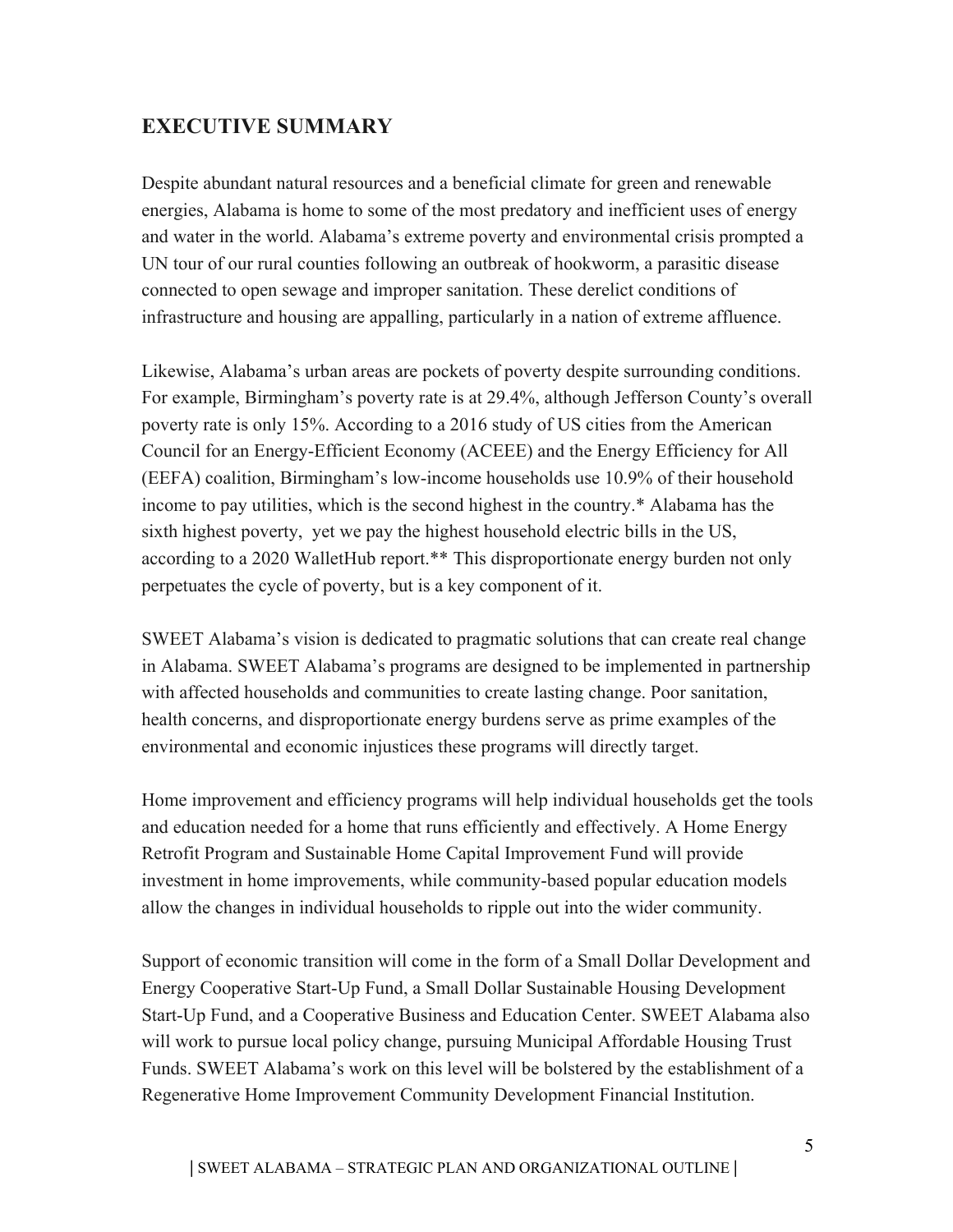Many policies and laws must be changed or created for SWEET Alabama to effectively implement the solutions outlined in this strategic plan. Therefore, SWEET Alabama will collaborate with and support the policy and grassroots organizing work of other organizations. Collaboration and support may take the form of many tangible actions to facilitate SWEET Alabama's mission of a just transition.

\*Lifting the High Energy Burden in America's Largest Cities: How Energy Efficiency Can Improve Low-Income and Underserved Communities, April 20, 2016, Research Report u1602 by Ariel Drehobl and Lauren Ross

**\*\***Most & Least Energy-Expensive States, Jul 14, 2020, Adam McCann

# **I. HOME IMPROVEMENT AND EFFICIENCY**

#### *a. Home Energy Retrofit (HER) Program*

In partnership with other community organizations, this free program will support eligible participants to have small repairs and renovations (up to \$2,000) for low-to-moderate income homeowners relating to energy and water systems, including regenerative and energy efficiency retrofits.

#### *b. Revolving Fund for Sustainable Home Improvements*

This program will provide funds (\$500 – \$10,000) for eligible participants towards addressing sustainable land, energy, or water system repairs, as well as renovation and retrofits for low-to-moderate income homeowners. This includes, but is not limited to, sustainable home weatherization, zero energy retrofitting, whole home water filtration, water catchment, greywater systems, and compost toilets. It can also be applied toward replacing outdated and energy inefficient home appliances.

The resident will pay for the services at cost in regular installments with no time frame deadline until it is reimbursed. SWEET Alabama will work with each applicant on payment, with a goal of a monthly payment *less than or equal to* the applicant's monthly savings after improvements.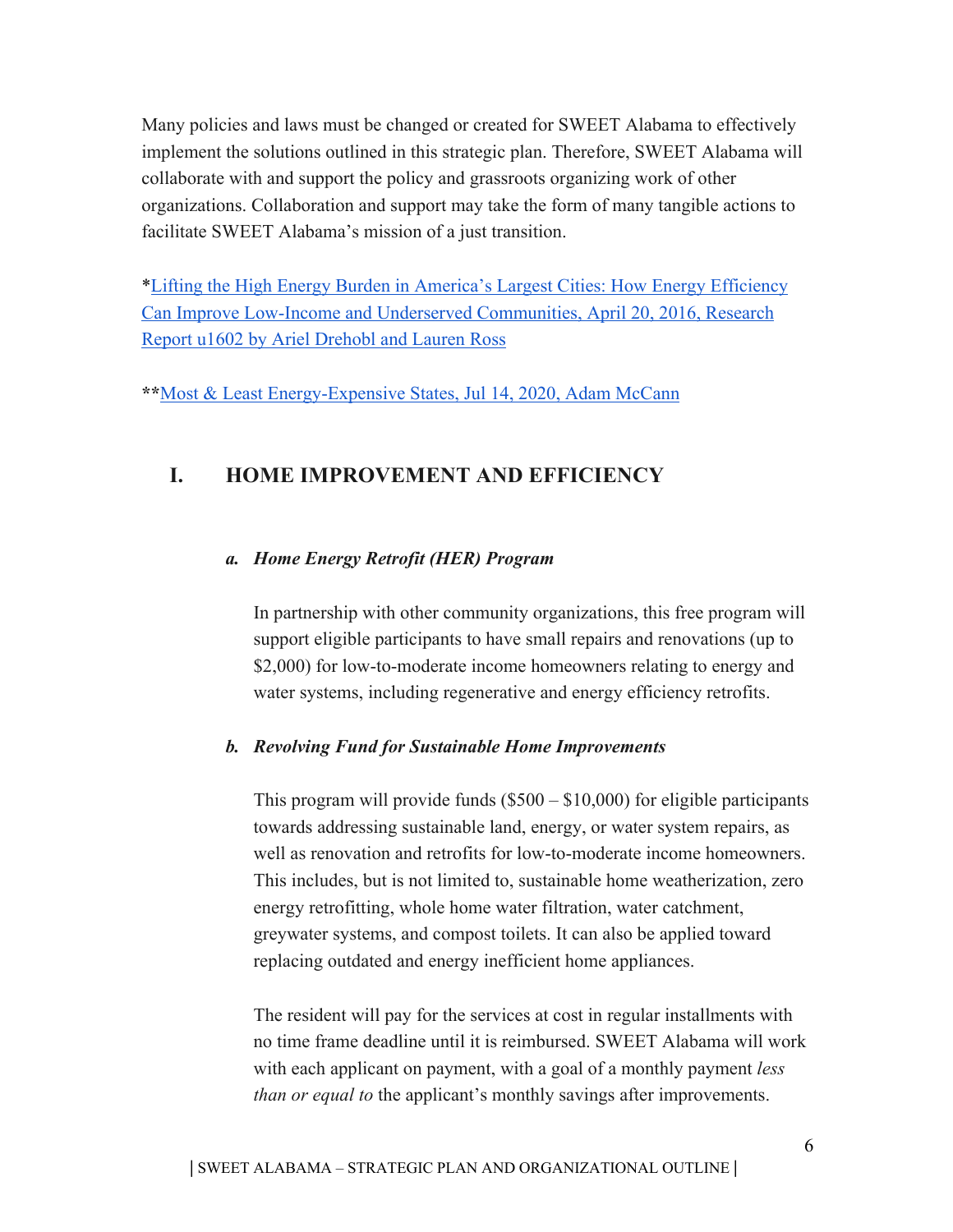#### *c. Popular Education*

Workshops, informational outreach, and community events with partnering organizations will be SWEET Alabama's main popular educational venues. This community-based dialogue will focus on regenerative practices for water, energy, and economy, how these practices can be effectively implemented, and resources available to encourage and support this transition.

# **II. COOPERATIVES AND COMMUNITY LAND TRUSTS**

#### *a. Small Dollar Development and Energy Cooperative Start-Up Fund*

This donor-sponsored fund will be available for green energy cooperatives and sustainable community-based cooperative businesses. This fund will also be available for the cooperative members to attend national or regional trainings, host community and member trainings, file fees for incorporation, and conduct market analysis research. These green co-ops can request up to \$5,000 to fulfill startup needs.

#### *b. Small Dollar Sustainable Housing Development Start-Up Fund*

New or small existing community land trusts (CLTs), community development corporations (CDCs), and housing cooperatives will be able to make financial requests of up to \$5,000 from this donor-sponsored fund for small dollar needs. This fund will be available for CLTs or housing coops to attend trainings, host community and member trainings, incorporate or apply for 501(c)3 status, engage in asset mapping and other qualitative and quantitative research, or create a regenerative housing strategic plan or master plan for community sustainability.

#### *c. Cooperative Business and Education Center*

The Cooperative Business and Education Center will host an office to support workers, tenants, and small business owners to either transform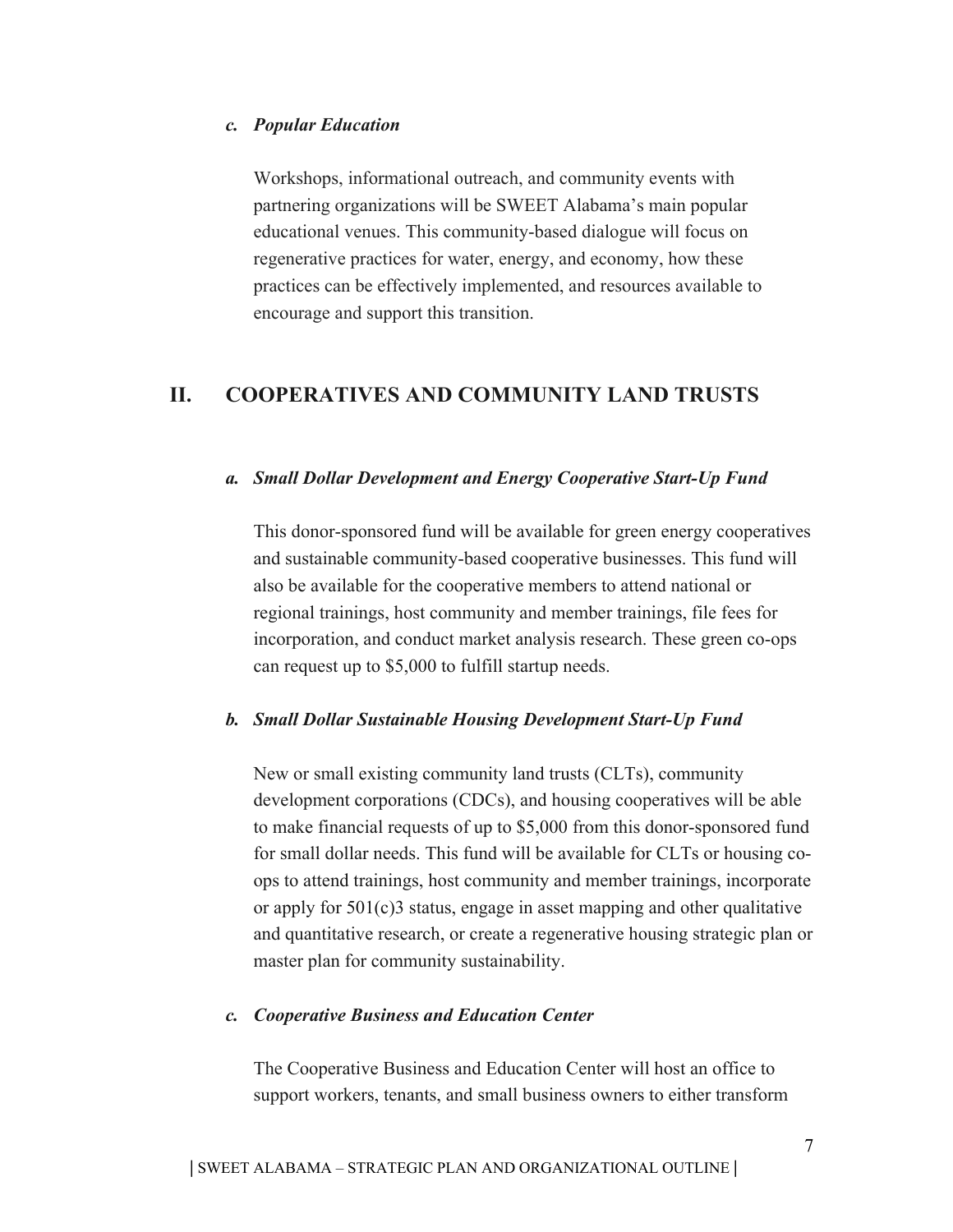their current business into an employee-owned cooperative, or to build a cooperative business, cooperative bank, or housing complex within their community.

This center will host educational sessions on asset-based community development, cooperatives, and community land trusts (CLT), how they can benefit the member and the community, and how one could begin the process to start one. It will also help prospective cooperative members write business plans, engage in asset mapping, develop community master plans, and identify prospective land and capital for their cooperative or CLT.

# **III. LOCAL POLICY**

#### *a. Municipal Affordable Housing Trust Funds (AHTFs)*

Inspired by the Alabama Housing Trust Fund, which the state has neglected to fund, SWEET Alabama will work with local cities and municipalities in Alabama to pass Affordable Housing Trust Funds. The legislation will carefully outline programs that align with the National Housing Trust Fund.

The AHTFs will address the housing needs of working families, seniors, persons with disabilities, and other households living at or below 60% of the area median income. The funds would be used for the acquisition, construction, and rehabilitation of affordable housing, including predevelopment costs and for use in revolving loan funds. It will also be available for resident services and down payment assistance.

The Affordable Housing Trust Funds will be available only for non-profit housing developers and residents. It is earmarked for low to moderate income homeownership options. Prioritization is given to permanently affordable homeownership options, such as community land trusts and housing cooperatives.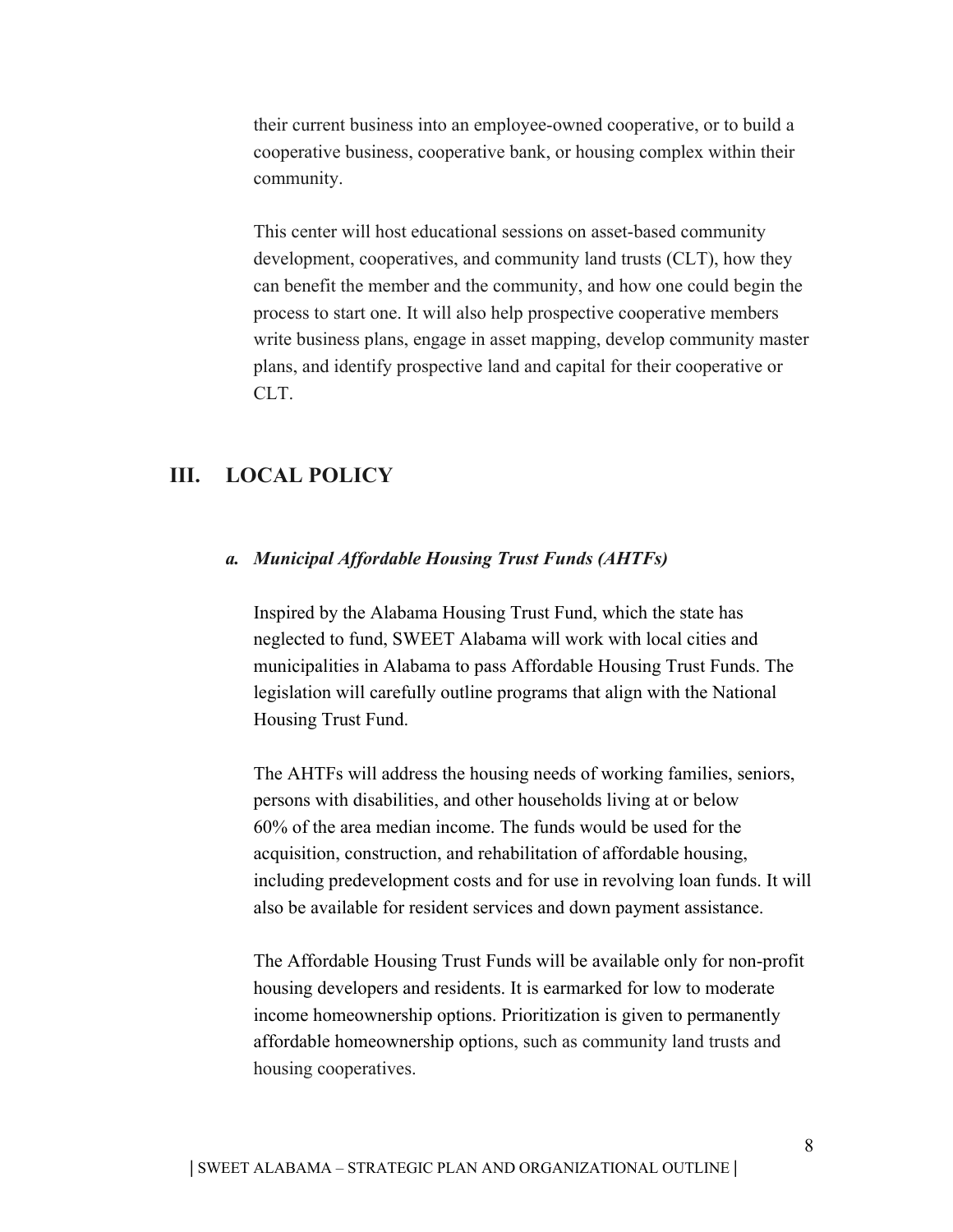# *b. Regenerative Home Improvement Community Development Financial Institution (CDFI)*

The cornerstone of this policy will include the creation of a community development financial institution (CDFI) that focuses on regenerative home improvement practices, zero energy retrofits, and eco-housing. In keeping with the democratic economies theme, the CDFI should be either a credit union or a non-profit CDFI that is controlled in commons by the neighborhoods it serves. The CDFI will concentrate on micro-finance or lending under \$100,000 to enable low-moderate income homeowners to weatherize, repair or retrofit the electrical or water systems, install solar panels, implement strategies for passive energy and radiant heat, or execute other regenerative designs for their homes.

SWEET Alabama will work with local cities and municipalities in Alabama to pass ordinances to invest annual funds into the community development financial institution (CDFI) to serve the city or zone.

### **CONCLUSION AND SUMMARY**

Alabama's real estate centered development strategy is unsustainable. In what amounts to municipal trickle-down economics, the goal of the strategy is to attract high-income residents with the idea that their spending will trickle down to poorer populations. This does not work at the national level, nor does it work locally. Our plan argues for a lowincome asset-based community development strategy that increases income and fosters a democratic economy. To do this, we must create institutions that are controlled, by and large, by the most disadvantaged of our population. The centerpiece to such a strategy is developing permanently affordable low-moderate income housing, worker-owned housing repair businesses, and community-owned utilities, which is both profitable and democratic.

By supporting a Revolving Fund for Sustainable Home Improvements to retrofit our existing housing stock we can save the residents of Alabama millions of dollars while establishing new markets for worker and community-owned housing repair businesses.